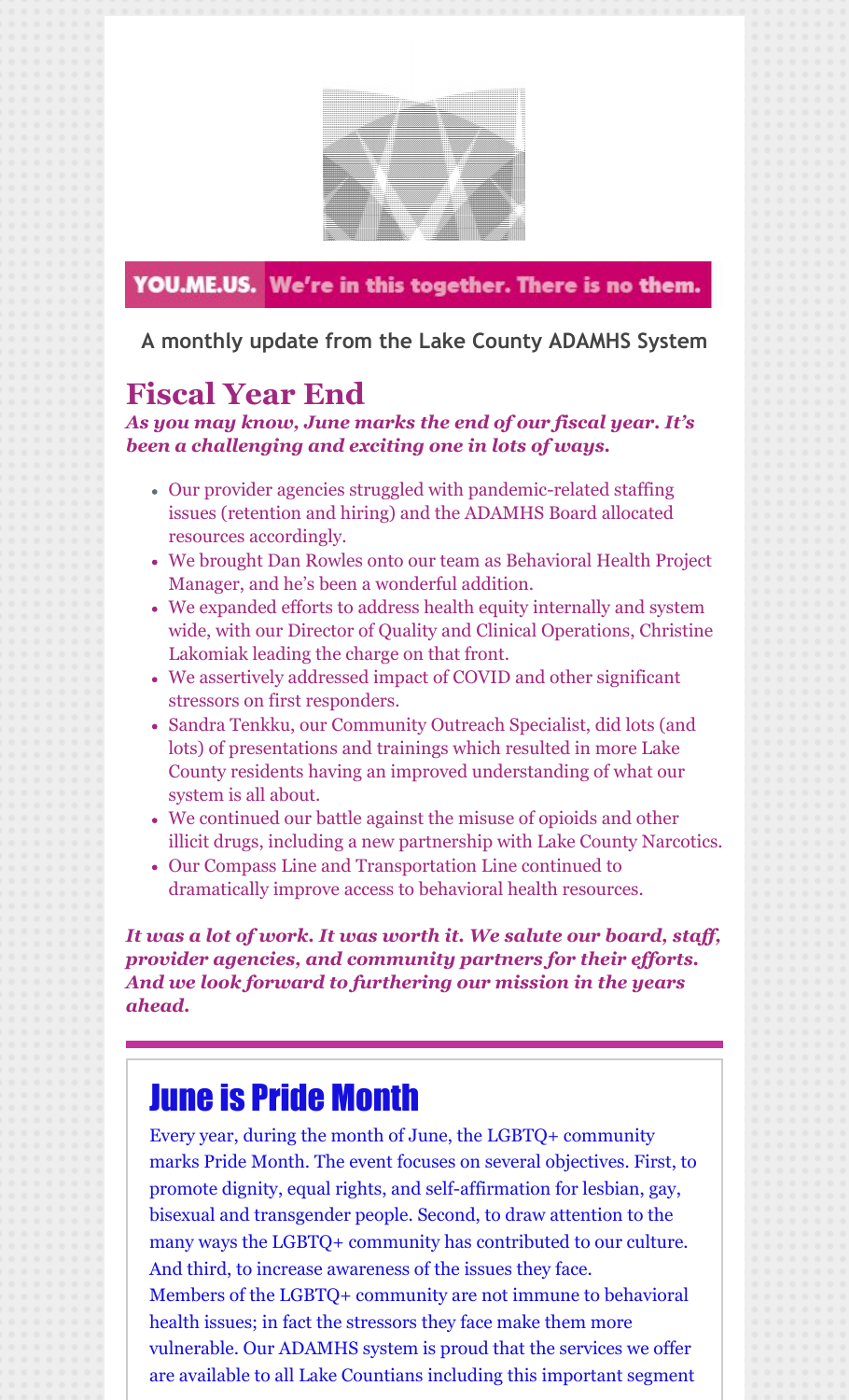of our population.



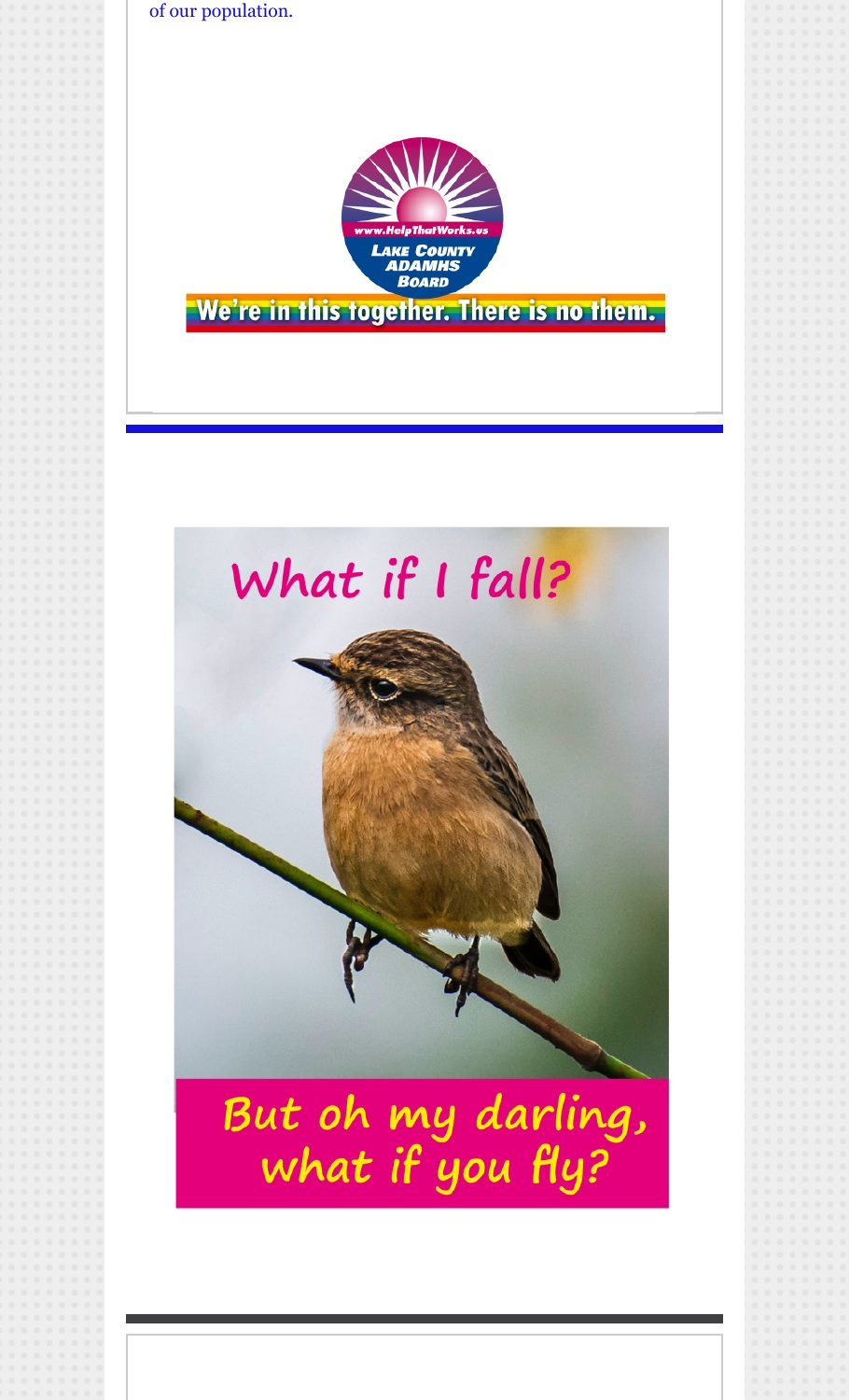

# Meet our Team!

*Greg Markell, our Director of Community and Public Af airs, has his fingerprints all over our organization.*

He's advanced the visibility

and continuity of our brand. He was instrumental in the formation of our Suicide Prevention Coalition and its teen peer-to-peer trainings. He supports our public outreach/education efforts with PowerPoints and handouts. He's been an Opiate Task Force member since day-one. He's helped create and nurture partnerships with Lakeland Community College, The Lake County Captains, and first responders. He did the architecture for and supervised the design of our website, HelpThatWorks.us. He's a major factor in the success of Operation Resolve, Expressions of Recovery, and other initiatives. He's authored hundreds of news releases.

Oh, and our mascot Yoomi? That was his idea.

The Mentor resident had been blissfully married to his high school sweetheart for 44 years. They are parents of two and grandparents of four.

Greg has been with the Lake County ADAMHS Board for 17 years. Know why he won't make it to 18? He's retiring at the end of June.

# PTSD

#### *June is PTSD (Post Traumatic Stress Disorder) Awareness Month.*

Post-traumatic stress disorder (PTSD) is a mental health condition triggered by experiencing or witnessing a terrifying event. Those who suffer from PTSD can include combat veterans, victims of serious accidents or natural disasters, and survivors of domestic violence and/or sexual assault. Symptoms may include flashbacks, nightmares, severe anxiety, and uncontrollable thoughts about the event.

Despite PTSD treatment being very effective people who suffer from it often don't get the help they need. The perceived

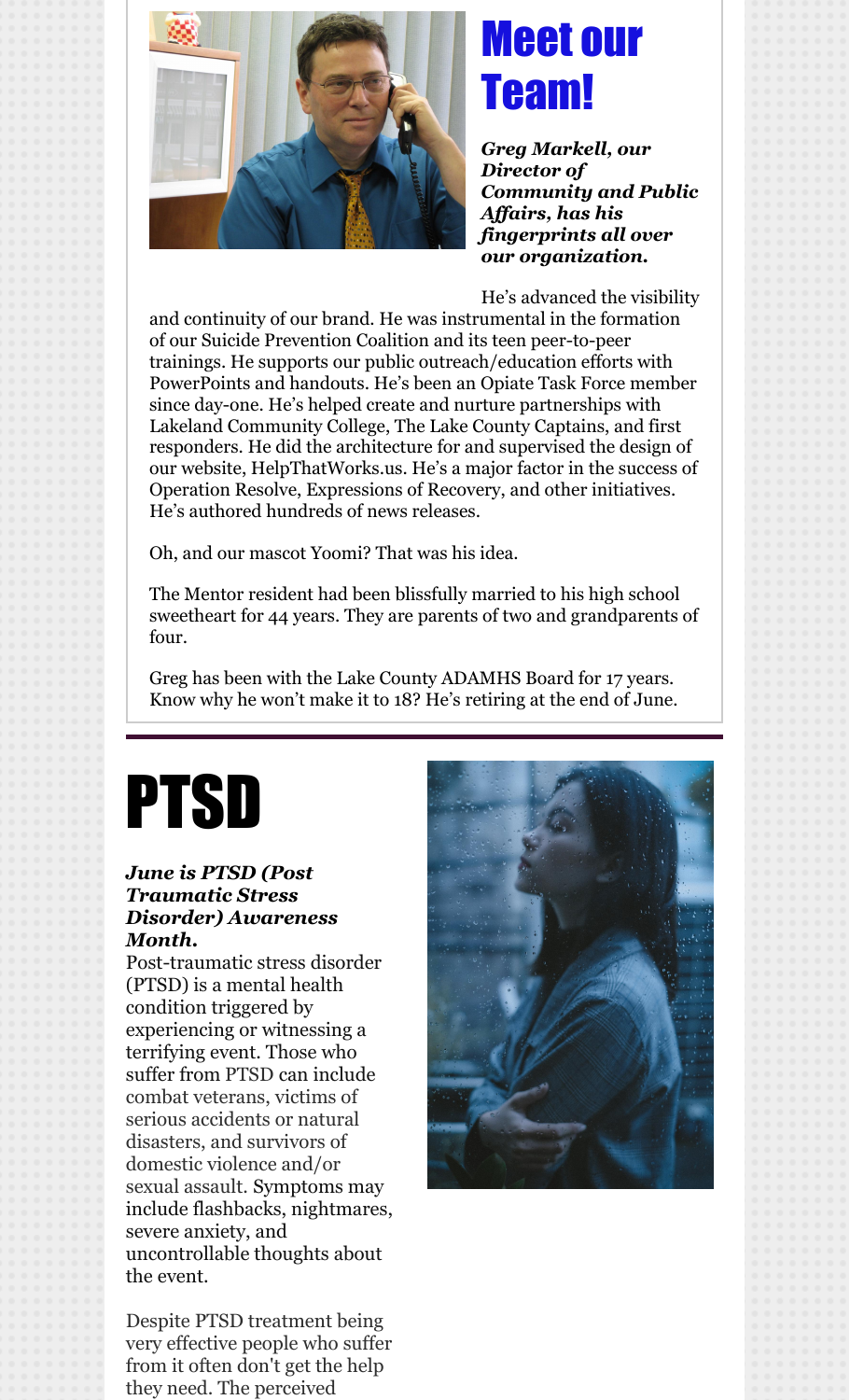stigma around reaching out is a major factor.

Help is readily available in our Lake County ADAMHS system for those dealing with PTSD. Service providers that offer services include Signature Health, Crossroads Health, and Catholic Charities. **A great place to start is with a call to our Compass Line at 440-350-2000.**





No doubt about it, good physical health is important. But the definition of wellness doesn't stop there. If you're concerned about things like stress, alcohol or drug issues, or depression symptoms call the Lake County ADAMHS Board's Compass Line at 350-2000 or 918-2000 (both 440) for free, confidential assistance.





The Lake County Alcohol, Drug Addiction, and Mental Health Services (ADAMHS) Board plans, funds, monitors, and evaluates the network of services available for Lake County residents who are dealing with a mental illness and/or addiction disorder. Learn more at www.HelpThatWorks.us.

**'OU.ME.US.** We're in this together. There is no them.